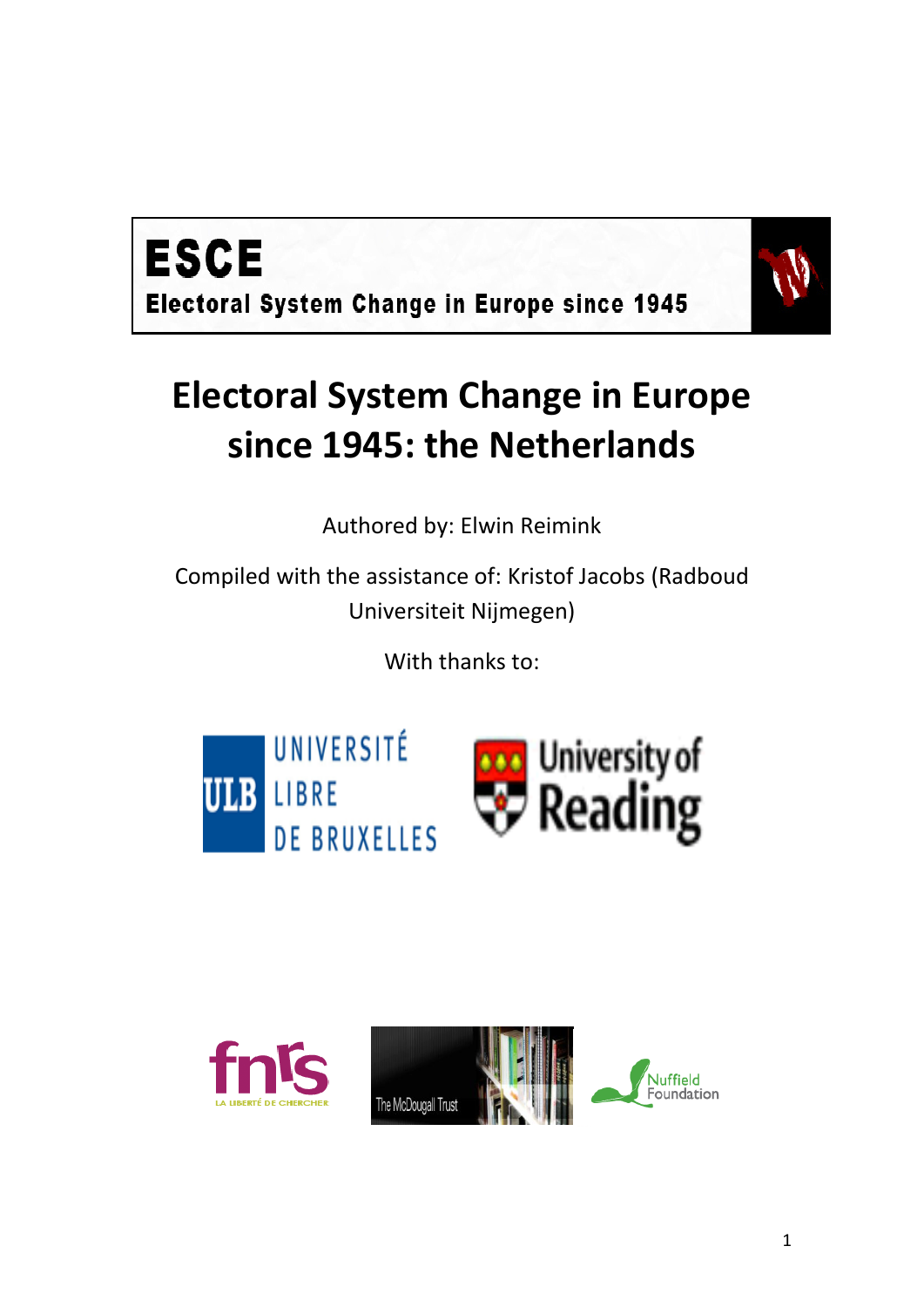

## **Section 1: Overview of the Dutch Electoral System Changes since 1946**

The Netherlands has had a quasi-democratic governmental system since the first half of the nineteenth century. In 1917, the 'Great Pacification' introduced both universal male suffrage and a highly proportional electoral system; universal suffrage being particularly advocated by the socialists and Catholics, while the liberals secured a proportional list system (as opposed to the pre-1917 majoritarian system) to prevent their complete eradication from parliament. Since 1917, this electoral system has proved remarkably stable; or, as van der Kolk (2007) puts it, the Netherlands has travelled the 'long road from PR to PR'. The most important tweaks before World War II were the heightening of the electoral threshold and the introduction of LM-D'Hondt instead of LR-Hare; both measures slightly reduced the system's proportionality. In 1946, the post-war emergency government organized elections based on the pre-war electoral law. These elections will be the starting point of this summary. The post WWII period is characterised by relatively small changes, with the underlying system of strong PR remaining constant. In 1956 the size of the parliament was increased from 100 to 150 resulting in a *de facto* increase in the proportionality of the system. In 1973 the possibility to present joint lists, with parties pooling votes (known as *appartement*) was introduced. In 1989, the rules for the distribution of seats to candidates were amended to make it easier for candidates who receive a large number of personal votes to be elected, regardless of their list position. In 1997, the 1989 reform was strengthened – by lowering the quota of personal votes required for a candidate to move to the top of the party seat attribution list.

## **Section 2: Relevant Electoral System changes in the Netherlands since 1945**

| Law                                                      | <b>Amendment</b>             | Date of<br>enactment | Location | <b>Relevant for the</b><br>research |
|----------------------------------------------------------|------------------------------|----------------------|----------|-------------------------------------|
| <b>Special law</b><br>regulating<br>elections of<br>1946 |                              | 1 March 1946         |          | Yes                                 |
|                                                          | 1st amendment<br>1946 law    | 15 May 1946          | link     | No                                  |
|                                                          | 2nd<br>amendment<br>1946 maw | 6 July 1946          | link     | No                                  |
|                                                          | 3rd amendment<br>1946 law    | 18 March<br>1948     | link     | No                                  |
|                                                          | 4th amendment<br>1946 law    | 16 February<br>1949  |          | No                                  |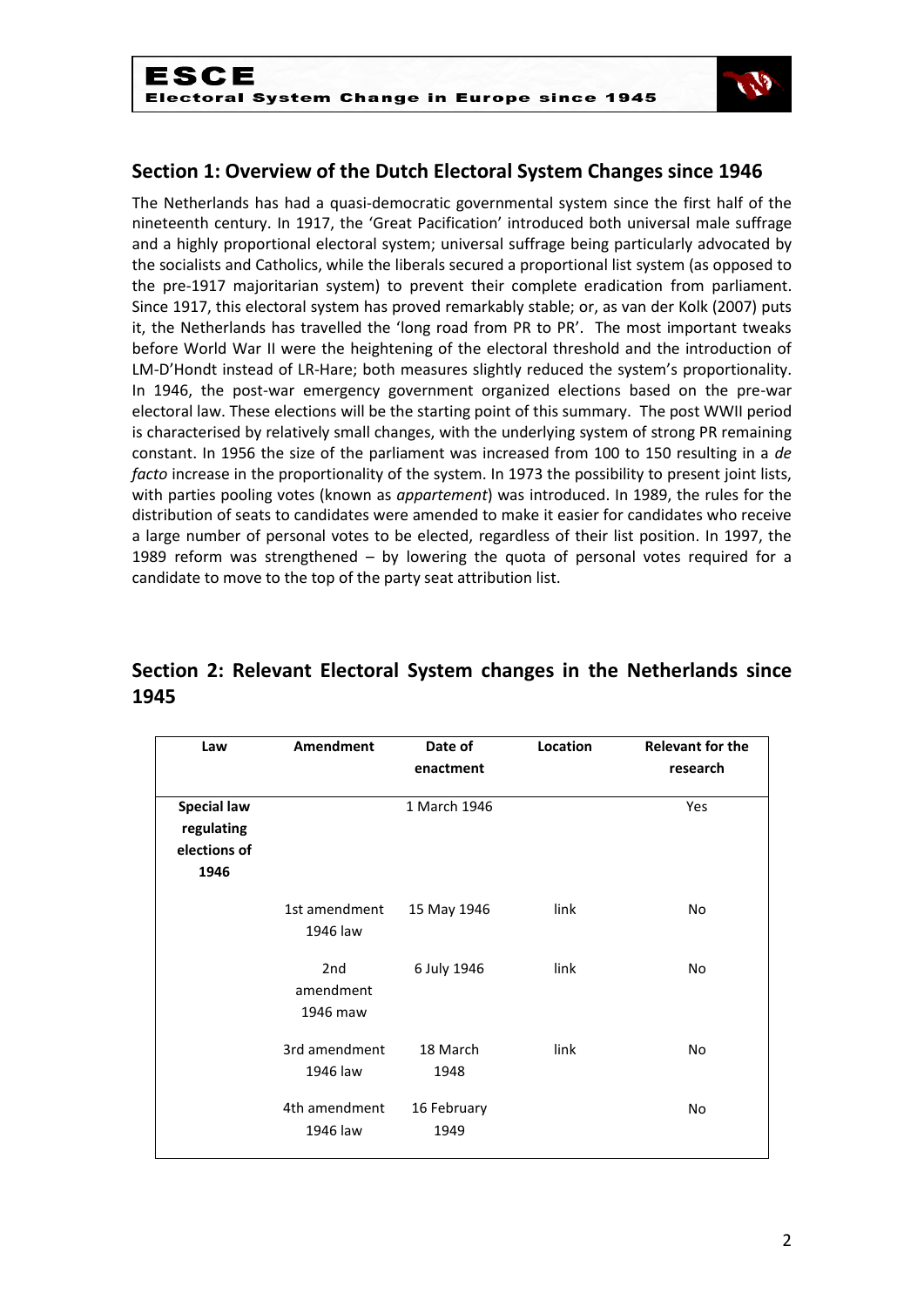# ESCE<br>Electoral System Change in Europe since 1945



| 1951 electoral |                | 3 July 1951   | No  |
|----------------|----------------|---------------|-----|
| law            |                |               |     |
|                | 1st amendment  | 18 March      | No  |
|                | 1951 law       | 1953          |     |
|                |                |               |     |
|                | 2nd            | 30 july 1953  | No  |
|                | amendment      |               |     |
|                | 1951 law       |               |     |
|                | 3rd amendment  | 25 February   | No  |
|                | 1951 law       | 1954          |     |
|                | 4th amendment  | 9 Februry     | Yes |
|                | 1951 law,      | 1956          |     |
|                | regulating the |               |     |
|                | amendment of   |               |     |
|                | the assembly   |               |     |
|                | size           |               |     |
|                | 5th amendment  | 27 November   | No  |
|                | 1951 law       | 1957          |     |
|                | 6th amendment  | 22 May 1958   | No  |
|                | 1951 law       |               |     |
|                |                |               |     |
|                | 7th amendment  | 20 November   |     |
|                | 1951 law       | 1963          |     |
|                | 8th amendment  | 26 March      | No  |
|                | 1951 law       | 1965          |     |
|                | 9th amendment  | 25 November   | No  |
|                | 1951 law       | 1965          |     |
|                |                |               |     |
|                | 10th           | 25 April 1968 | No  |
|                | amendment      |               |     |
|                | 1951 law       |               |     |
|                | 11th           | 4 March 1970  | No  |
|                | amendment      |               |     |
|                | 1951 law       |               |     |
|                | 12th           | 11 March      | No  |
|                | amendment      | 1971          |     |
|                | 1951 law       |               |     |
|                | 13th           | 30 August     | No  |
|                | amendment      | 1972          |     |
|                |                |               |     |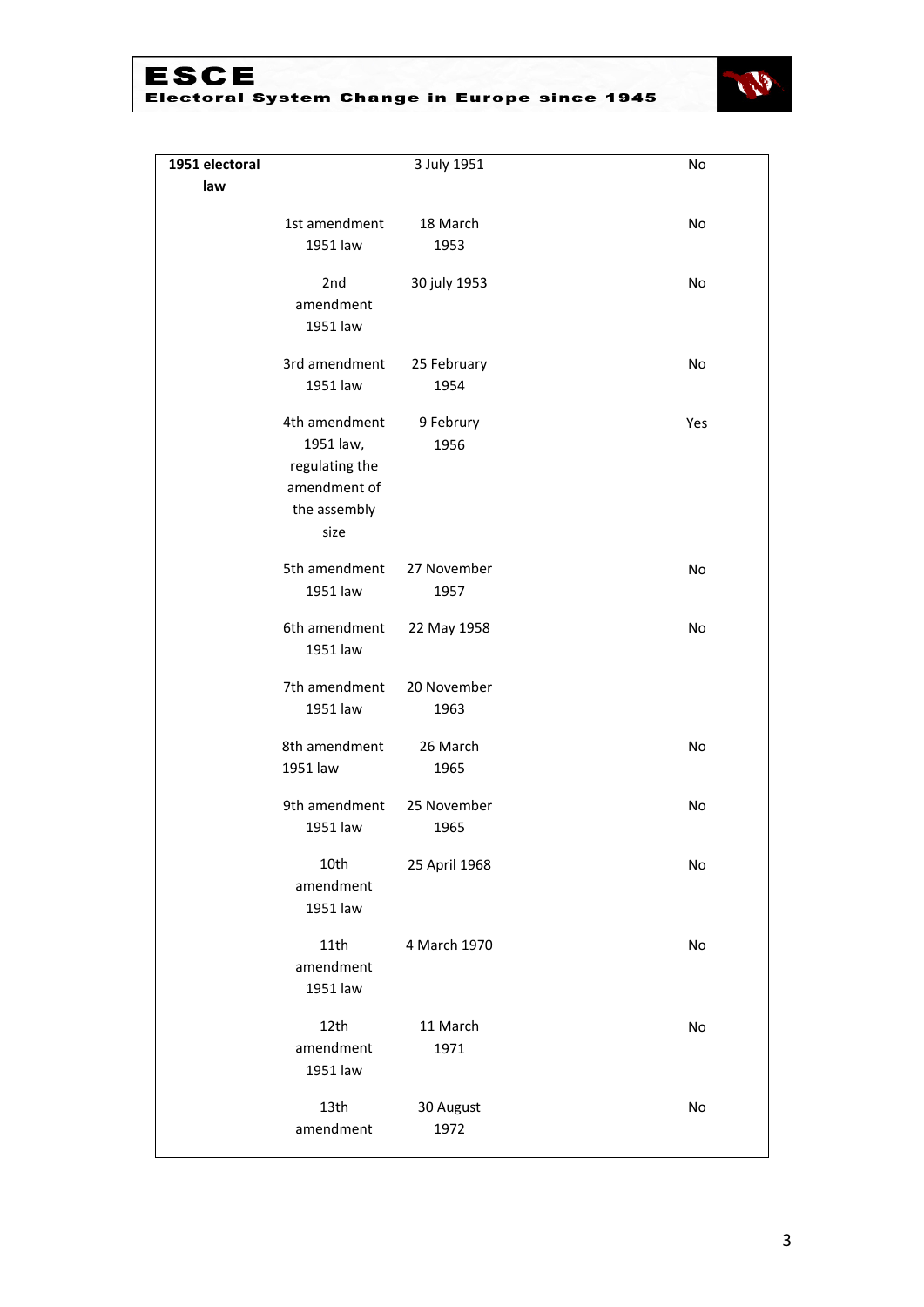## **ESCE** Electoral System Change in Europe since 1945



| 1951 law          |              |     |
|-------------------|--------------|-----|
|                   |              |     |
| 14th<br>amendment | 23 May 1973  | Yes |
| 1951 law,         |              |     |
| regulating the    |              |     |
| introduction of   |              |     |
| apparentement     |              |     |
| 15th              | 27 February  | No  |
| amendment         | 1974         |     |
| 1951 law          |              |     |
| 16th              | 1 May 1975   | No  |
| amendment         |              |     |
| 1951 law          |              |     |
| 17th              | 27 October   | No  |
| amendment         | 1976         |     |
| 1951 law          |              |     |
| 18th              | 5 March 1977 | No  |
| amendment         |              |     |
| 1951 law          |              |     |
| 19th              | 30 March     | No  |
| amendment         | 1977         |     |
| 1951 law          |              |     |
| 20th              | 27 August    | No  |
| amendment         | 1980         |     |
| 1951 law          |              |     |
| 21st              | 25 March     | No  |
| amendment         | 1981         |     |
| 1951 law          |              |     |
| 22nd              | 27 January   | No  |
| amendment         | 1982         |     |
| 1951 law          |              |     |
| 23rd              | 26 October   | No  |
| amendment         | 1983         |     |
| 1951 law          |              |     |
| 24th              | 25 September | No  |
| amendment         | 1985         |     |
| 1951 law          |              |     |
|                   |              |     |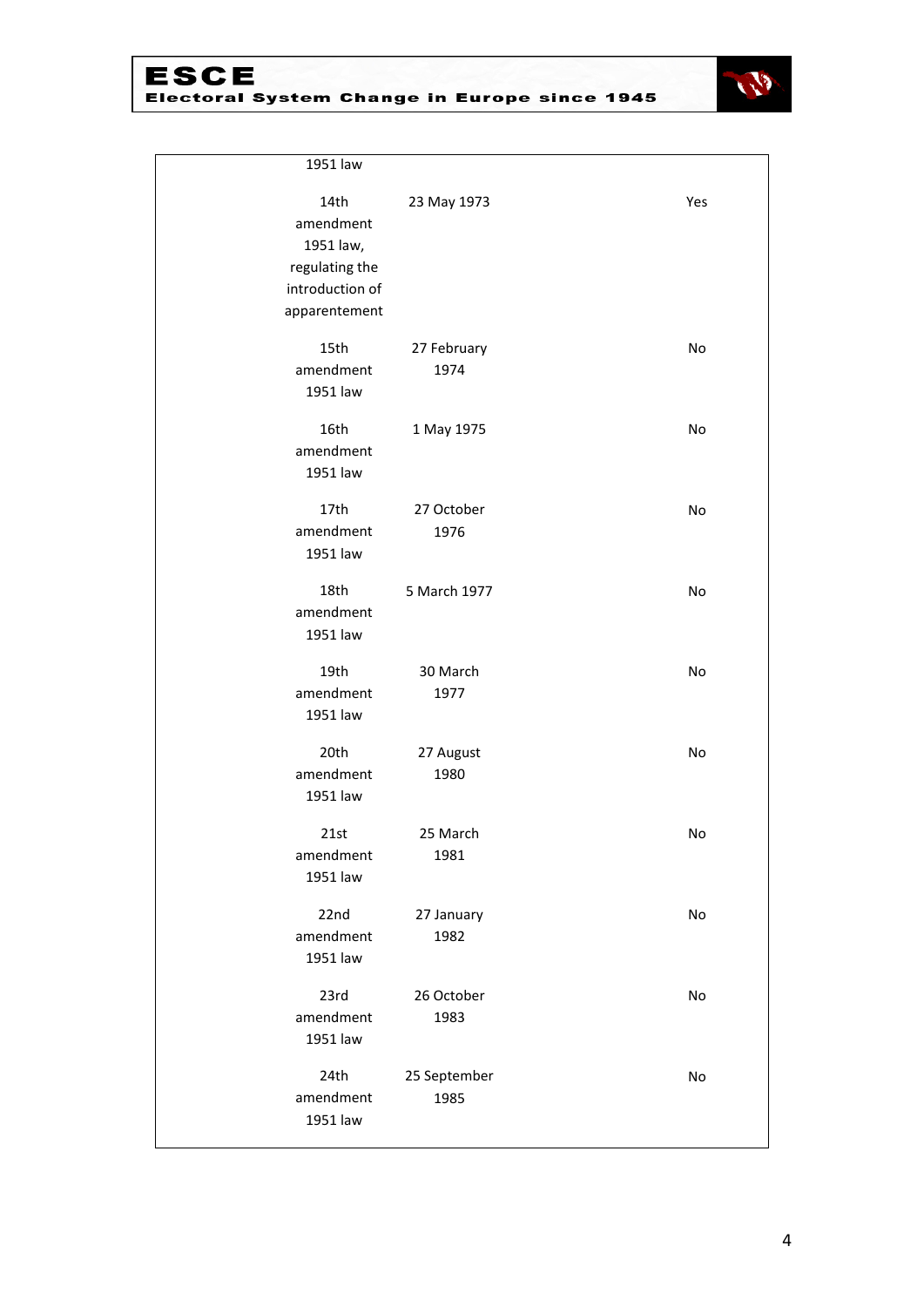# ESCE<br>Electoral System Change in Europe since 1945



|                | 25th            | 12 December  | No  |
|----------------|-----------------|--------------|-----|
|                | amendment       | 1985         |     |
|                |                 |              |     |
|                | 1951 law        |              |     |
|                | 26th            | 27 March     | No  |
|                | amendment       | 1986         |     |
|                | 1951 law        |              |     |
|                |                 |              |     |
|                | 27th            | 18 December  | No  |
|                | amendment       | 1986         |     |
|                | 1951 law        |              |     |
|                | 28th            | 14 January   | No  |
|                | amendment       | 1987         |     |
|                | 1951 law        |              |     |
|                |                 |              |     |
|                | 29th            | 11 February  | No  |
|                | amendment       | 1988         |     |
|                | 1951 law        |              |     |
| 1989 Electoral |                 | 28 September | Yes |
| Law            |                 | 1989         |     |
|                |                 |              |     |
|                | 1st amendment   | 25 October   | No  |
|                | 1989 law        | 1989         |     |
|                | 2nd             | 2 November   | No  |
|                | amendment       | 1993         |     |
|                |                 |              |     |
|                | 1989 law        |              |     |
|                | 3rd amendment   | 16 December  | No  |
|                | 1989 law        | 1993         |     |
|                |                 |              |     |
|                | 4th amendment   | 23 December  | No  |
|                | 1989 law        | 1993         |     |
|                | 5th amendment   | 12 December  | No  |
|                | 1989 law        | 1996         |     |
|                |                 |              |     |
|                | $6th$ amendment | 10 October   | No  |
|                | 1989 law        | 1997         |     |
|                | $7th$ amendment | 2 July 1997  | Yes |
|                | 1989 law,       |              |     |
|                | regulating the  |              |     |
|                | lowering of the |              |     |
|                | preferential    |              |     |
|                | vote barrier    |              |     |
|                |                 |              |     |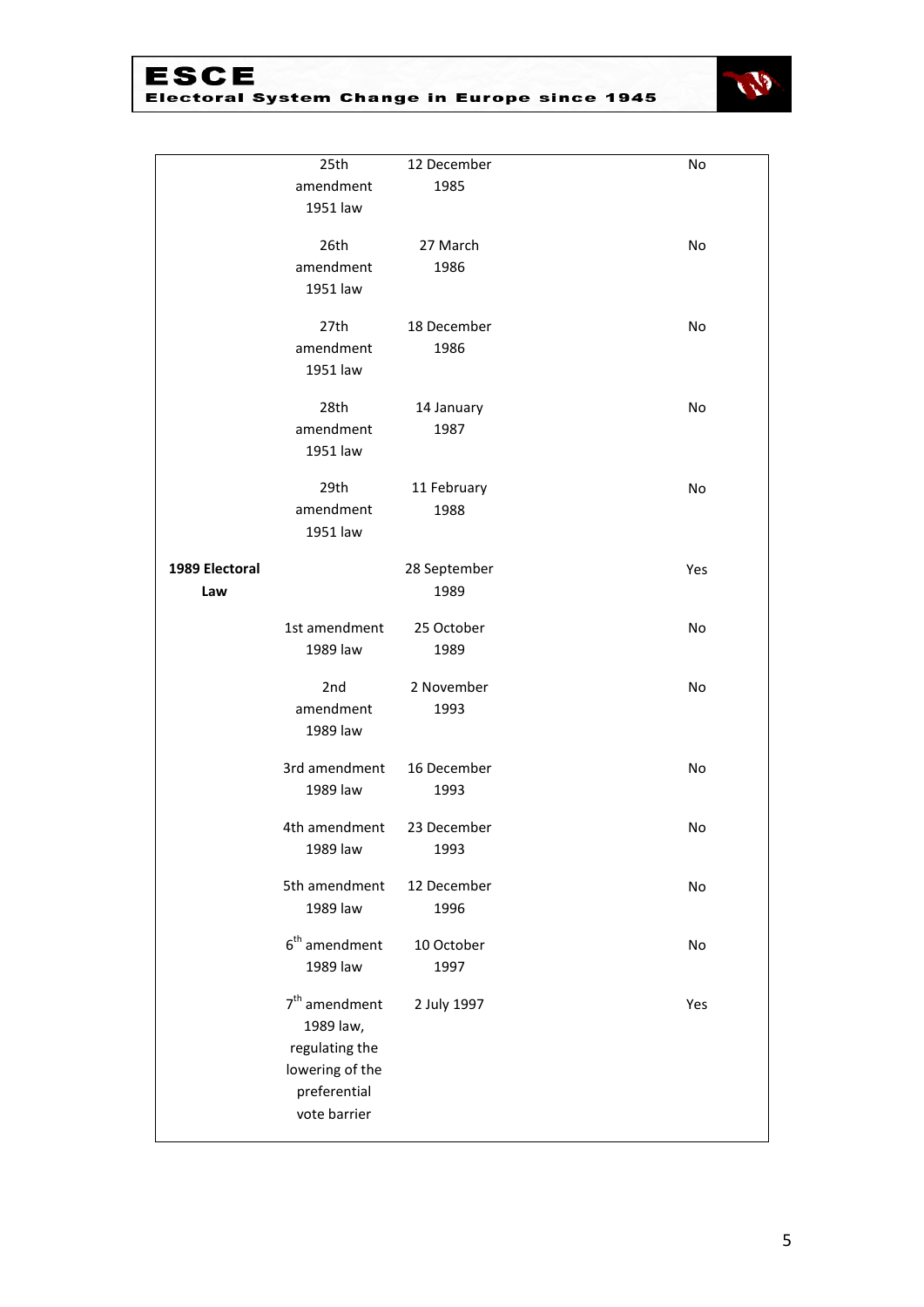

| $\overline{8}^{\text{th}}$ amendment<br>1989 law | 2 July 1997          | No |
|--------------------------------------------------|----------------------|----|
| 9 <sup>th</sup> amendment<br>1989 law            | 6 November<br>1997   | No |
| $10^{\text{th}}$<br>amendment of<br>the 1989 law | 17 December<br>1997  | No |
| $11^{\text{th}}$<br>amendment of<br>the 1989 law | 15 March<br>2001     | No |
| $12^{th}$<br>amendment of<br>the 1989 law        | 20 December<br>2001  | No |
| $13^{\text{th}}$<br>amendment of<br>the 1989 law | 9 September<br>2004  | No |
| $14^{th}$<br>amendment of<br>the 1989 law        | 28 April 2005        | No |
| $15^{\text{th}}$<br>amendment of<br>the 1989 law | 7 September<br>2006  | No |
| $16^{th}$<br>amendment of<br>the 1989 law        | 22 March<br>2007     | No |
| $17^{\text{th}}$<br>amendment of<br>the 1989 law | 25 September<br>2008 | No |
| $18^{\text{th}}$<br>amendment of<br>the 1989 law | 29 October<br>2009   | No |

**Section 3: Details of previous electoral systems and electoral system changes.** 

*3.1 The 1946 Electoral System*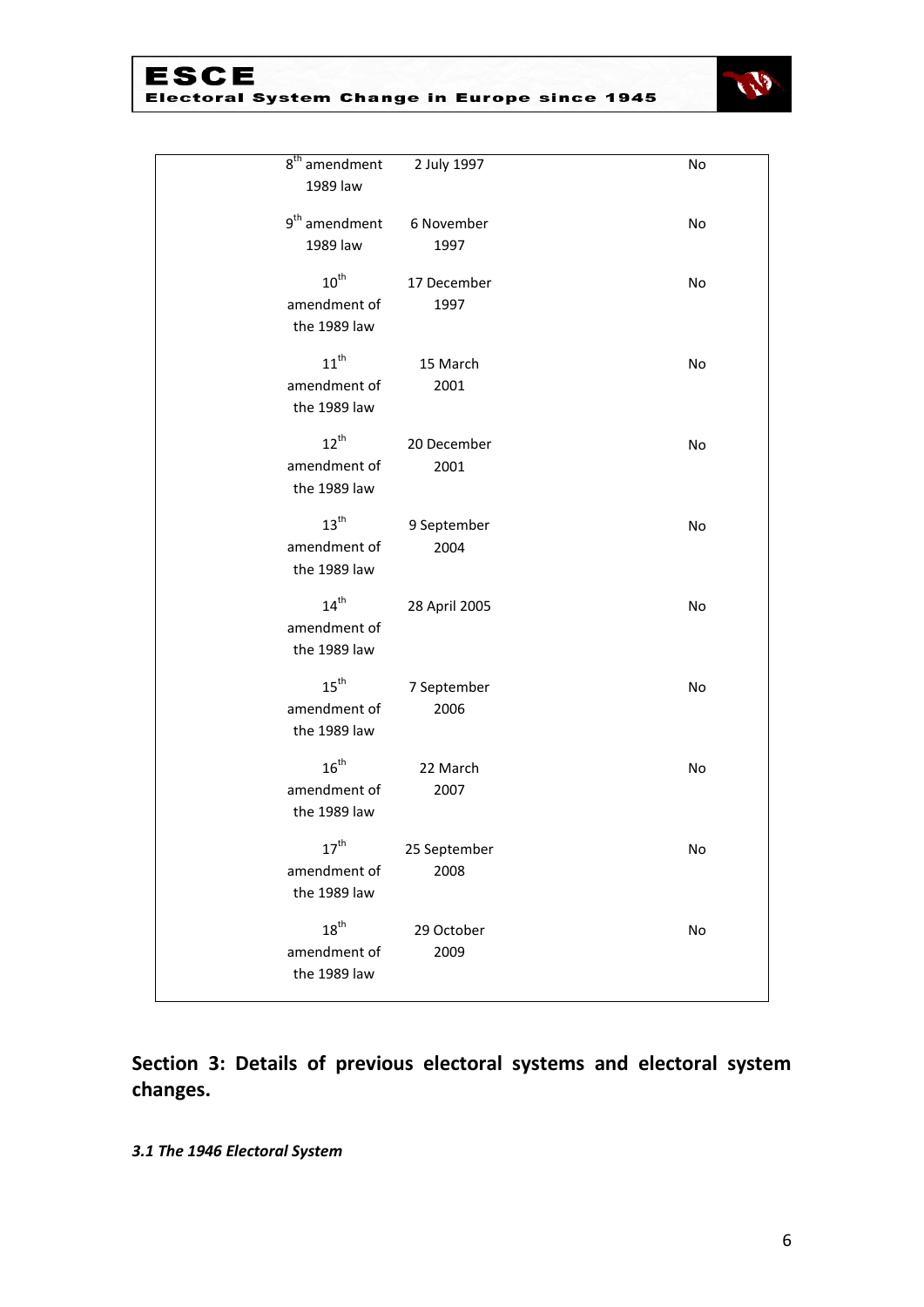

As noted in the introduction, the system in place in 1946 was a proportional system using flexible lists.

*Assembly size*. The size of the Dutch lower house ("Tweede Kamer der Staten-Generaal") is fixed in article 51, section 2 of the Dutch basic law, stating that "The Lower House shall consist of one hundred members".

*Districts and district magnitude*. Article 31 of, and table A to, the 146 Electoral Law regulate the existence of thirteen electoral districts ("kieskringen"). However, articles 98, 99 and 100 of the same law regulate a central distribution of seats, as well as the possibility to pool votes for lists that are exactly the same over different districts. *De facto*, this leads to one district atlarge.

*Nature of votes that can be cast*. Ballots are arranged horizontally by party lists. While the procedure for ordering the lists is quite complicated, this procedure in fact boils down to an order in which the largest party in the outgoing parliament is placed at the far left side of the ballot, and the other parties which are already in parliament to the right of the largest party, in order of their respective faction sizes in the incumbent parliament. Parties which are not represented in the outgoing parliament, are placed to the right of the other parties, their order determined by lot (article 51, 1946 Electoral law). Each list may not contain more than twenty candidates (article 39). The parties have free choice on the order in which their candidates are (vertically) ordered on their lists (article 36). Voters can express their preference by marking a circle by one candidate with a red pencil (article 75). There is no possibility for a list vote, and any ballot on which either no preference, or more than one preference, is marked, is declared invalid (article 87).

*Party threshold*. The threshold is equal to one percent of the total number of valid votes (equal to the Hare quota); as determined in article 100b of the 1946 Electoral Law.

*Allocation of seats to parties at the lower tier*. In a first distribution round, all parties would receive as many seats as times they have reached the Hare quota (votes / seats). The remainder seats would be distributed via D'Hondt largest means, effectively transforming the complete system into the D'Hondt variant. *Apparentement*, i.e. connecting lists in order to gain (potentially)a higher number of seats, is not allowed.

*Allocation of seats to parties at the upper tier*. Not applicable.

*Allocation of seats to candidates*. A party's seats were allocated in the first instances to any of its candidates who had won the equivalent of the intra-party Hare quota of votes: that is, a number of votes equal to the number of votes won by the party divided by the number of seats won by the party. Once a candidate had thus been elected, his or her surplus votes above the quota were transferred to the first candidate on the party's list ordering who had not yet been elected. This continued until scope for such transfers had been exhausted (or until all the party's seats had been filled). If seats remained to be filled, they were allocated to candidates who had achieved (after combining direct and transferred votes) half the Hare quota of votes. If seats still remained to be filled after this, they were allocated to as-yet unelected candidates in the order they appeared on the party's list.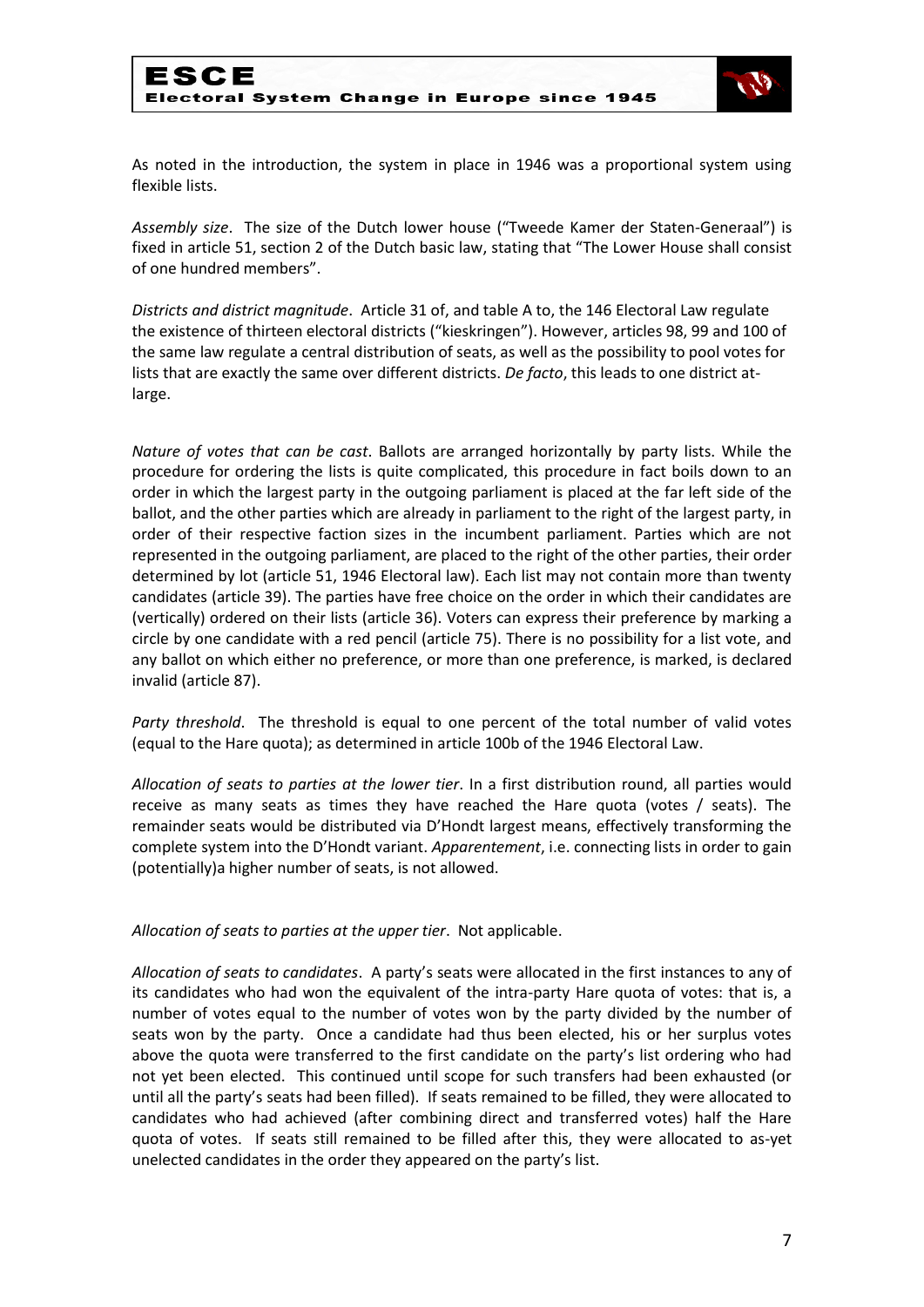

These rules in practice made it very difficult for candidates to get elected who would not have been elected had the lists been closed. In fact, this occurred only three times between 1946 and 1989, when the system was amended. $1$ 

| <b>Electoral district</b> | <b>Provincial constituency</b> | <b>District magnitude</b> |
|---------------------------|--------------------------------|---------------------------|
| District at-large         | District at-large              | 100 seats                 |
| <b>TOTAL</b>              |                                | 100 seats                 |

#### Table 2: Allocation of seats at district level between 1946 and 1956

#### *3.2 The 1956 Electoral Reform*

In 1956, the Dutch constitution was amended, increasing the membership of both houses of parliament by 50 percent (from 100 to 150 seats for the lower house, and from 50 to 75 seats for the upper house). This seems to have been primarily a technocratic change, reflecting the increased workload for MPs, rather than a reform which was politically inspired. Yet, the increase had the side-effect of lowering the electoral threshold, and thus increasing proportionality. This was not intended, and at the adoption of the constitutional amendment, the responsible minister suggested a sequential heightening of the electoral threshold. Such a measure was not, however, adopted, and thus proportionality was increased.

*Assembly size*. From 100 to 150 seats.

*Districts and district magnitude*. No change (apart from the automatical change of the at-large district from 100 to 150 seats).

*Party threshold*. The threshold is lowered from one to two-third of one per cent of the total number of votes (it stays equal to the Hare quota).

No other change.

**.** 

| <b>Electoral district</b> | <b>Provincial constituency</b> | <b>District magnitude</b> |
|---------------------------|--------------------------------|---------------------------|
| District at-large         | District at-large              | 150 seats                 |
| <b>TOTAL</b>              |                                | 150 seats                 |

#### Table 3: Allocation of seats at district [and provincial] level from 1959

 $<sup>1</sup>$  Proceedings of the Dutch House of Representatives; 20264, nr. 3, pp. 57; parliamentary year 1987-</sup> 1988.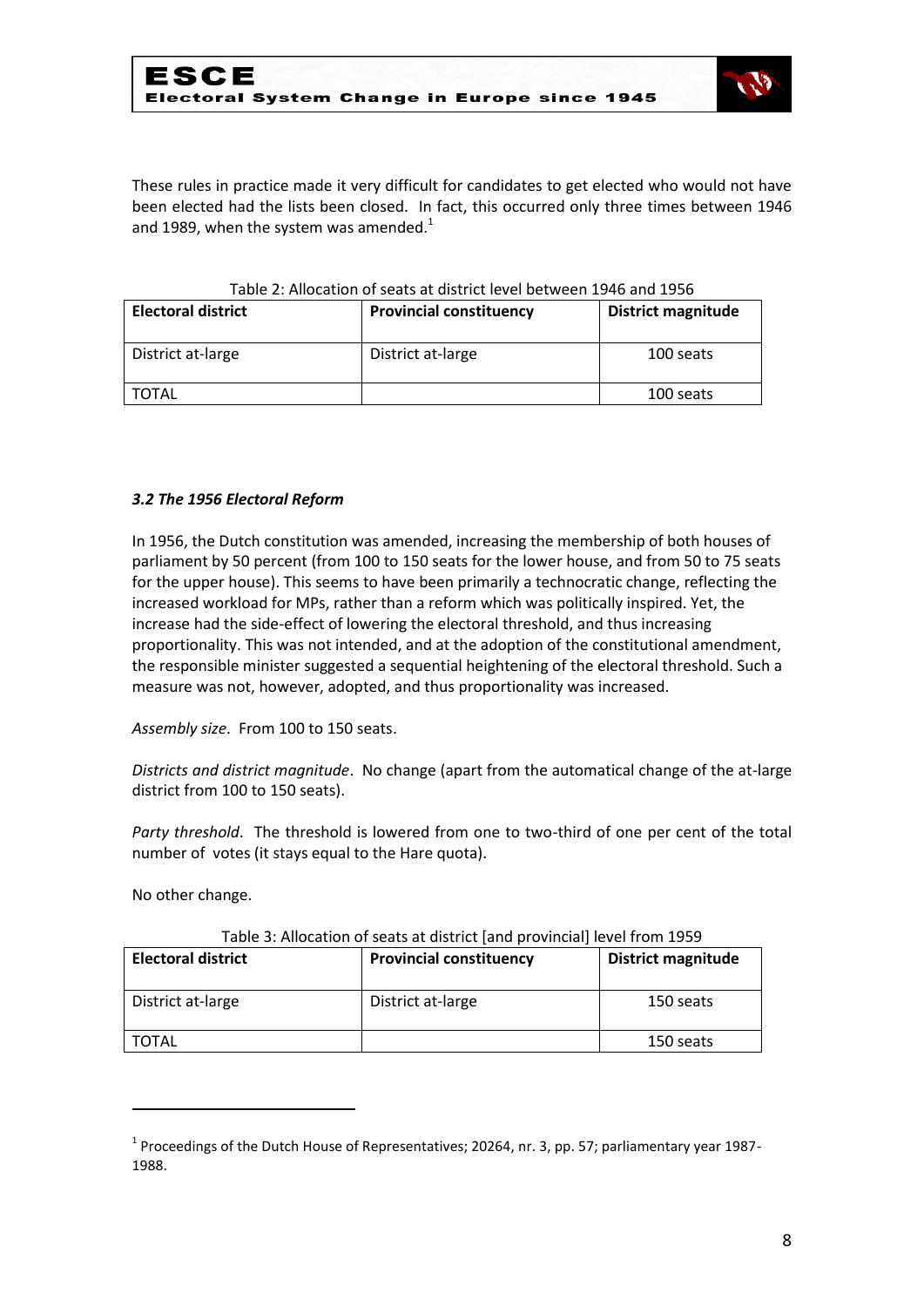

#### *3.3 The 1973 Electoral Reform.*

In the 1960s; the Dutch electoral system was under intense scrutiny, culminating in the work of the Cals-Donner commission on electoral reform. Its report advocated a wholesale overhaul of the system, specifically to a low-magnitude district system. However, while close to being approved, the proposed system was ultimately rejected due to political contingencies (for more details, see Andeweg, 2005; van der Kolk, 2007).

Two components of the report, however, remained standing and were eventually adopted into electoral law. The most prominent change, which does not fall under the scope of this project, is the abolition of compulsory attendance at the polling station. A lesser change, but one that did actually have a (potential) effect on elections, was the introduction of the possibility of connected lists, or *apparentement*. This allows parties to cumulate the votes between them, thus increasing the chance of obtaining remainder seats. The objective of this reform, as becomes clear from the parliamentary debate surrounding it, was that parties would be more inclined to cooperate in general, thus reducing the fragmentation of the Dutch political arena. Whether this objective is in fact met, is doubtable; in 1989, at the evaluation of the electoral law, the Dutch legislature acknowledged that this objective had failed to materialize.

However, this reform did have some other consequences. Because seats are, within combinations, distributed by LR-Hare, combining lists is somewhat in favour of small parties teaming up with large parties. Large parties might occasionally even lose seats by allowing a list combination. This might be reason for large parties to eschew such combinations, but they still prove fairly popular. If there is any change on the proportional–majoritarian axis, we would rather argue that this reform makes the system slightly more proportional. However, the implications are small and the exact results of the reforms might be subject to debate.

*Allocation of seats to parties at the lower tier*. [Short description].

Introduction of *apparentement*: votes for different lists are allowed to be cumulated within the vote count procedure. Within the list combinations, seats are allocated through LR-Hare.

No other change.

#### *3.4 The 1989 Electoral Reform*

In 1989, a new electoral law was adopted; which is, with some amendments, still in force today. While quite an ingenious new system concerning the distribution of seats among parties was envisaged by three Dutch mathematicians, this system was eventually rejected, precisely for being too ingenious (and besides that, because actors were accustomed to the old system). However, the mechanism of distributing seats within parties was substantially changed. Before 1989, the so called vote transfer rule (which stated that a candidate, once being chosen, transfers his/her surplus votes to candidates which as yet have not sufficient votes to be chosen, in the order of the list) made it, together with some procedural loopholes, close to impossible for individual candidates to be chosen outside of the order of the list. The 1989 revision aimed to make it easier for candidates to be chosen on a personal platform, as well as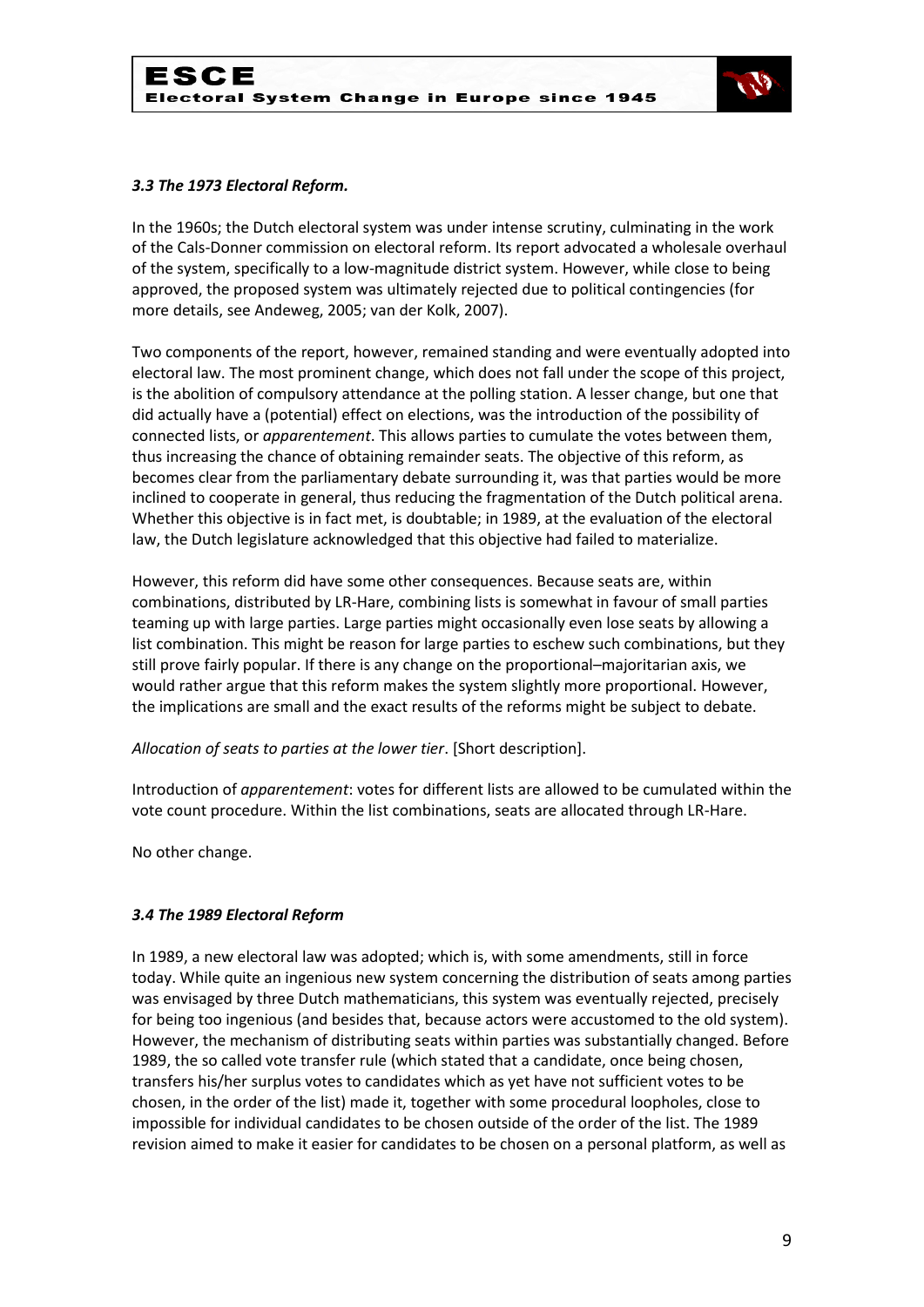

to simplify the procedure to decide who would actually be chosen. Clearly, this reform made the barrier towards being elected on a personal platform lower, thus bolstering personalization of politics.

*Allocation of seats to candidates*. [Short description].

Seats are allocated to candidates through a two-step process. First, all candidates with a number of votes equal to or greater than one half of the intra-party Hare quota are selected. If the total number of candidates thereby selected does not exceed the total number of seats allocated to the party, all of these candidates are elected. If this number exceeds the number of seats allocated to the party, the candidates with the highest numbers of votes are elected. If the total number of seats allocated to the party exceeds the number of candidates in the first step, the remaining seats are allocated via list order.

No other change.

#### *3.5 The 1997 Electoral Reform*

The reform of 1997 (first implemented at the 1998 elections) focused on the relation between party lists and preference votes, pulling the nature of Dutch elections somewhat more to personalization; The relevant measure (the lowering of the threshold for obtaining a seat on preference votes from 50 percent of the Hare quorum to 25 percent of the Hare quota) was part of a broader package with technical electoral reforms. The lowering of the threshold was hardly contested (which might have been surprising, since a similar measure was rejected only eight years earlier), apart from some smaller parties which questioned the high frequency of electoral reforms. Some parties argued for an even stronger pull towards personalization (groep-Nijpels proposed a further lowering of the threshold to 10 percent; the conservativeliberal VVD even suggested the introduction of a complete open-list system), but neither of these options seemed to have been under serious consideration.

*Allocation of seats to candidates*. Seats are allocated to candidates through a two-step process. First, all candidates with a number of votes equal to or greater than one quarter of the Hare quota are selected. If the total number of candidates thereby selected does not exceed the total number of seats allocated to the party, all candidates are elected. If this number does exceed the number of seats allocated to the party, the candidates with the highest numbers of votes are elected. If the total number of seats allocated to the party exceeds the number of candidates in the first step, the remaining seats are allocated via list order.

No other change.

### **Appendix**

### **References**